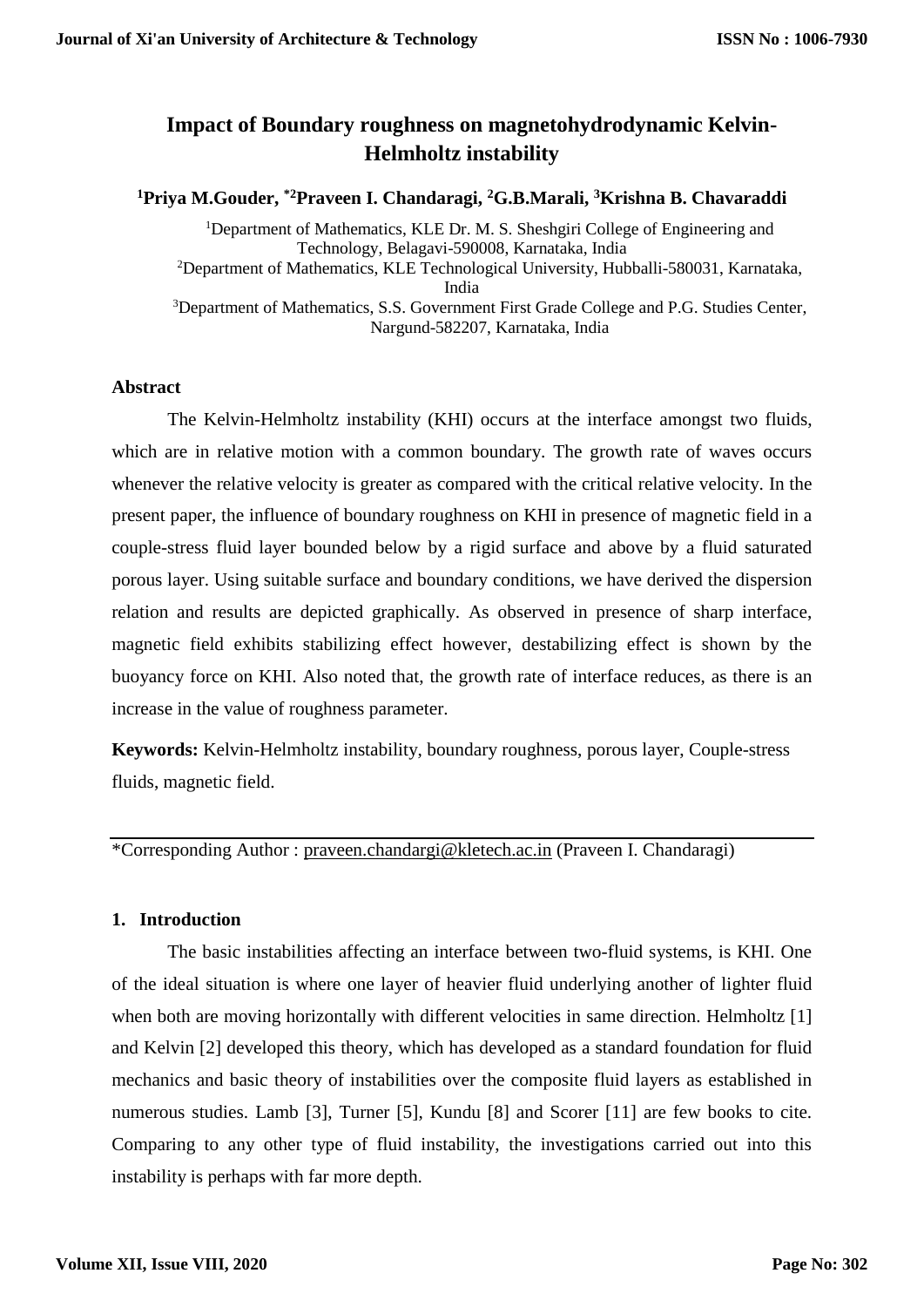A huge literature is generated, due to the significance of KHI in parallel flows occurring in laboratory, astrophysical or geophysical systems that were known many years back. In hydrodynamics, the study of KHI has a vast history especially with analysis of basic linear stability related to magnetohydrodynamic (MHD) KHI was considered from earlier [4]. Presently, there is a developing literature for nonlinear evolution magentohydrodynamic KHI starting from various possible initial configurations, in two dimensions mostly in the earlier evolution stages. It is seen that strong magnetic fields due to their tension stabilize the KHI. Recently, it is emphasized that the significant potential for considerable weaker fields to transform the nonlinear instability i.e., to alter the consequent flow.

Malik and Singh [7] at the interface of two superposed Ferro fluids, which were moving parallel to the common interface with uniform speeds in presence of a tangential magnetic field, carried out the investigation of nonlinear KH properties of  $(2+1)$  dimensional wave propagating packets. Derived nonlinear equation manages the growth of the interface amplitude. KHI is very commonly observed among environmental fluids which are simultaneously subjected to the stabilization because of density stratification and destabilization due to velocity shear [9]. In the existence of a tangential magnetic field on nonlinear KHI, El-Dib [10] has analyzed the consequences of a time-dependent acceleration. By keeping the main objective as; the evolution of KHI can be reduced by using porous layer, a simple theory established on Stokes and lubrication approximations is applied, which follows Babchin et al., [6] and Rudraiah et al.,[12]. Bhatia and Sharma [13] examined the permeability effects due to porous medium and surface tension on KHI on a two-fluid system which are superposed and viscous in presence of uniform vertical magnetic field. The fluid considered in the above studies is Newtonian fluid.

Electrorheological KHI of a fluid sheet by considering the gravitational steadiness of an electrified Maxwellian fluid is deliberated by El-Dib and Matoog [14]. On the interfaces of the fluid sheet, the surface charges were produced by the field. In this study, the weak effects of viscoelastic fluids are considered for mathematical simplification due to the complexity of the problem.

In recent years, significant effort is put to understand the occurrence of couple-stress effects with fluid saturated porous media in non-Newtonian fluid flow. This field is of special interest as there are many applications in various fields. Such as, to improve oil recovery competency from water flooding projects in oil reservoir with displacing non-Newtonian fluids by mobility control. Understanding the effect of couple-stress in case of displaced and displacing non-Newtonian fluids in an oil displacement mechanism has become essential.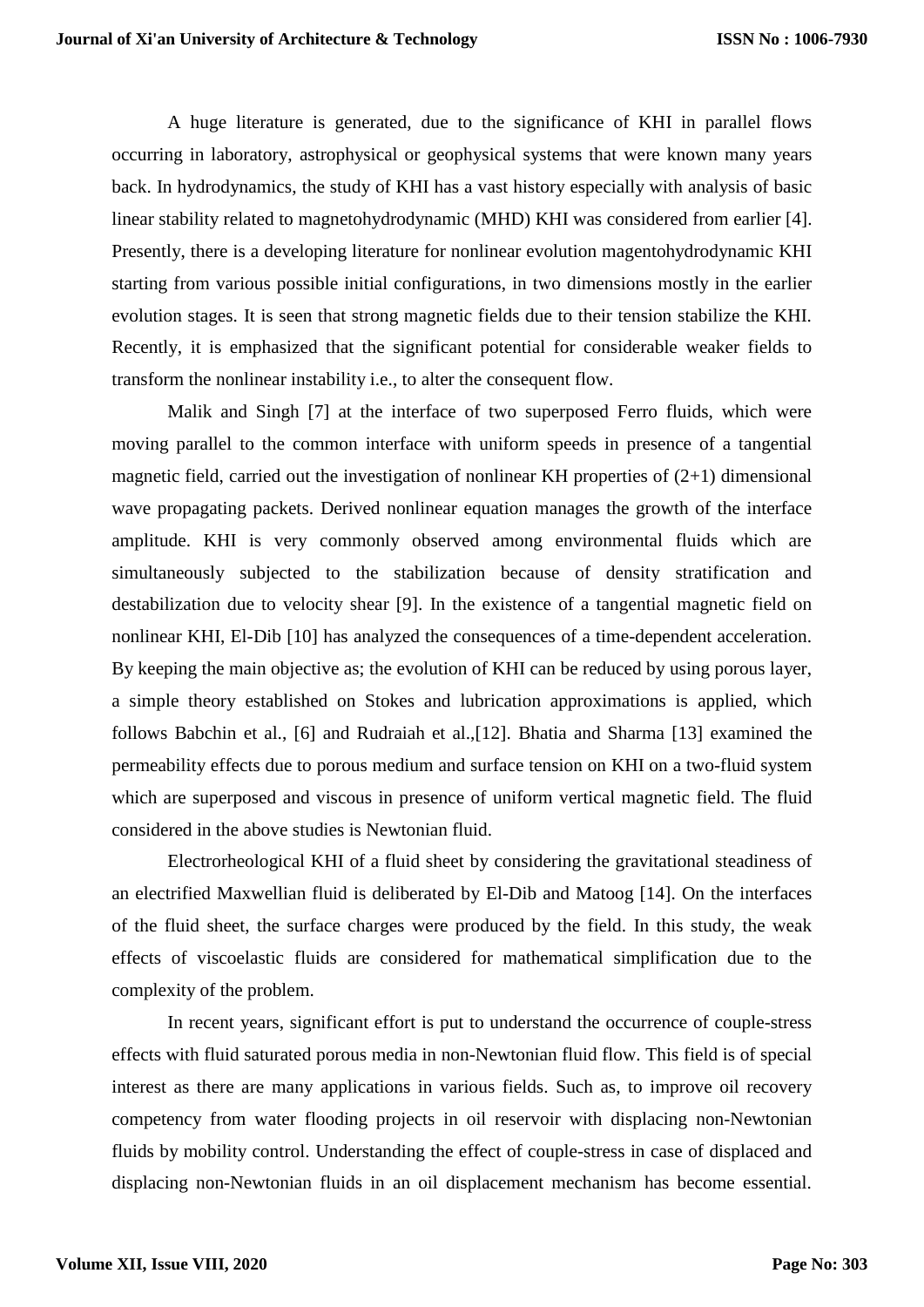The parallel flow through porous media for the fluids with different viscosity, density and elasticity are involved in most of the technological processes. These flows are observed in the chemical industry particularly in packed bed reactors, petroleum engineering, boiling in porous media etc. The interface may become unstable due to a significant rise in the resistance on the flow, resulting into dry out in boiling porous media due to flooding in counter current packed chemical reactors. Similar to this, in petroleum production these discontinuities yield to emulsion formation. Therefore, in above processes to analyze the limiting operation situations we should have the knowledge of onset of instability conditions.

In the two-dimensional system immersed in presence of uniform horizontal magnetic field the KHI in two superposed highly viscous conducting fluids of uniform densities is discussed by Khan et al [15] by taking into deliberation of surface tension effects. The porosity, viscosity and surface tension effects are found to have stabilizing impact on the evolution of the unstable mode, whereas a destabilization on the system by streaming velocity is exhibited.

With the help of two simple models related to energy exchange occurring amongst the superposed fluids, Joshi et al.,[16] investigated the root cause of KHI. In determination of minimal relative speed causing the instability is due to surface tension and density of the fluids. In case of dielectric and ferrofluids the volume force employed by magnetic and electric field gradients is also discussed. Chavaraddi et al.,[17] studied the impact of boundary roughness on KHI in couple-stress fluid layer. The surface roughness effects in the existence of magnetic field on KHI are investigated [18].

Discontinuity of a two-fluid system which are immiscible, non-viscous, superposed, counter streaming, electrically conducting with lower fluid layer heavier than the upper fluid layer in presence of magnetic field is numerically investigated by Veena et al.,[19]. Using linear theory by normal mode analysis, the exact solutions for stress free bounding surfaces related to eigen-value problem were obtained. On the evolution of the unsteady perturbation of the physical system, the significance of velocity and magnetic field of streaming fluids is examined. Magnetic field has found to have insignificant stabilizing effect whereas, a great extent of stabilization is due to velocity of the counter-streaming fluids. The magnetic field effects on KHI in a couple-stress fluid layer bounded below by a rigid surface and above by a porous layer is analyzed by Chavaraddi et al.,[20].

KHI of a parallel shear flow system consisting of hyperbolic tangent velocity profile at high Reynolds number is simulated Ziu et al [21]. In the study, fluid with low viscosity,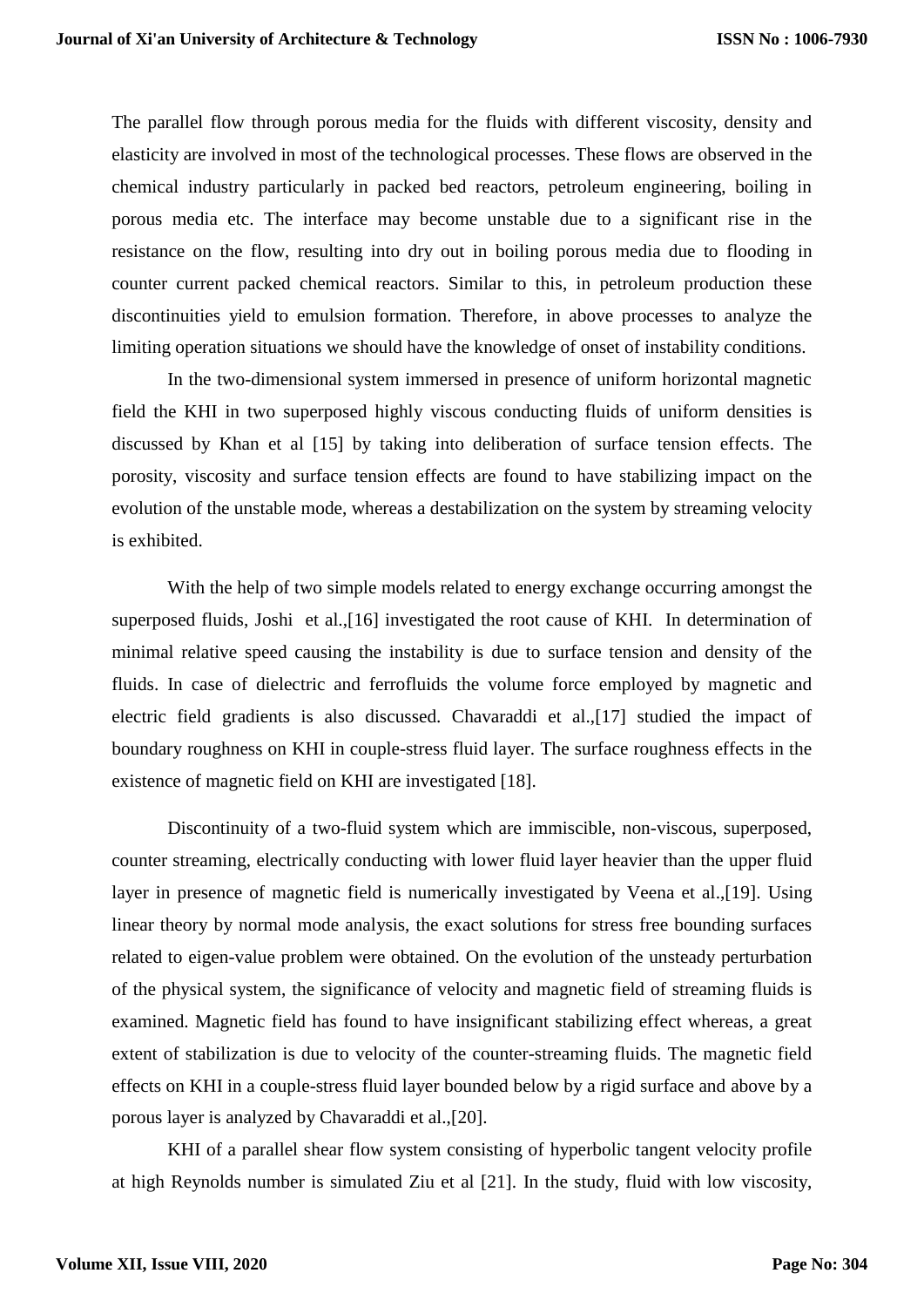which is perfectly conducting is considered. There is a variation in applied magnetic field strength from weak to strong. On the shear flow with short wave perturbations, it is observed that magnetic field has a stabilizing effect, due to two parts: the splitting effect arising from transverse magnetic pressure and the anti-bonding magnetic tension effect.

In the present paper, the influence of boundary roughness on KHI in existence of magnetic field in couple-stress is studied. The paper is organized as: In Section 2, the basic equations along with Maxwell's equations are established. In Section 3, equations are nondimensionalized by following Stokes and lubrication approximations. By applying suitable surface and boundary conditions the dispersion relation is derived in Section 4. In addition, the cutoff wave number, maximum wave number as well as corresponding maximum growth rate are found. As observed in the graphical representations, some important conclusions are discussed in last Section.

# **2. Formulation of the Problem**

The physical configuration of the problem is represented in Figure-1. A thin target shell is considered in the form of a thin film with *h* as unperturbed thickness (Region 1) occupied with an incompressible, poorly



**Figure 1: Physical Configuration**

electrically conducting, viscous, light fluid of density  $\rho_f^{\beta}$  bounded below by a rigid surface at  $y=0$ . An incompressible poorly conducting viscous heavy fluid bounded above the light fluid with density  $\rho$ <sub>p</sub> saturating a dense porous layer of large extent in comparison with *h* the shell thickness. The *x*- co-ordinate and *y* - co-ordinate spans respectively the horizontal and vertical directions. The interface existing at  $y=h$  is symbolized by  $\eta(x,t)$ . Obviously, when the interface is flat then  $\eta = 0$  at  $y=h$ . The fluid is assumed to be non-Newtonian, electrically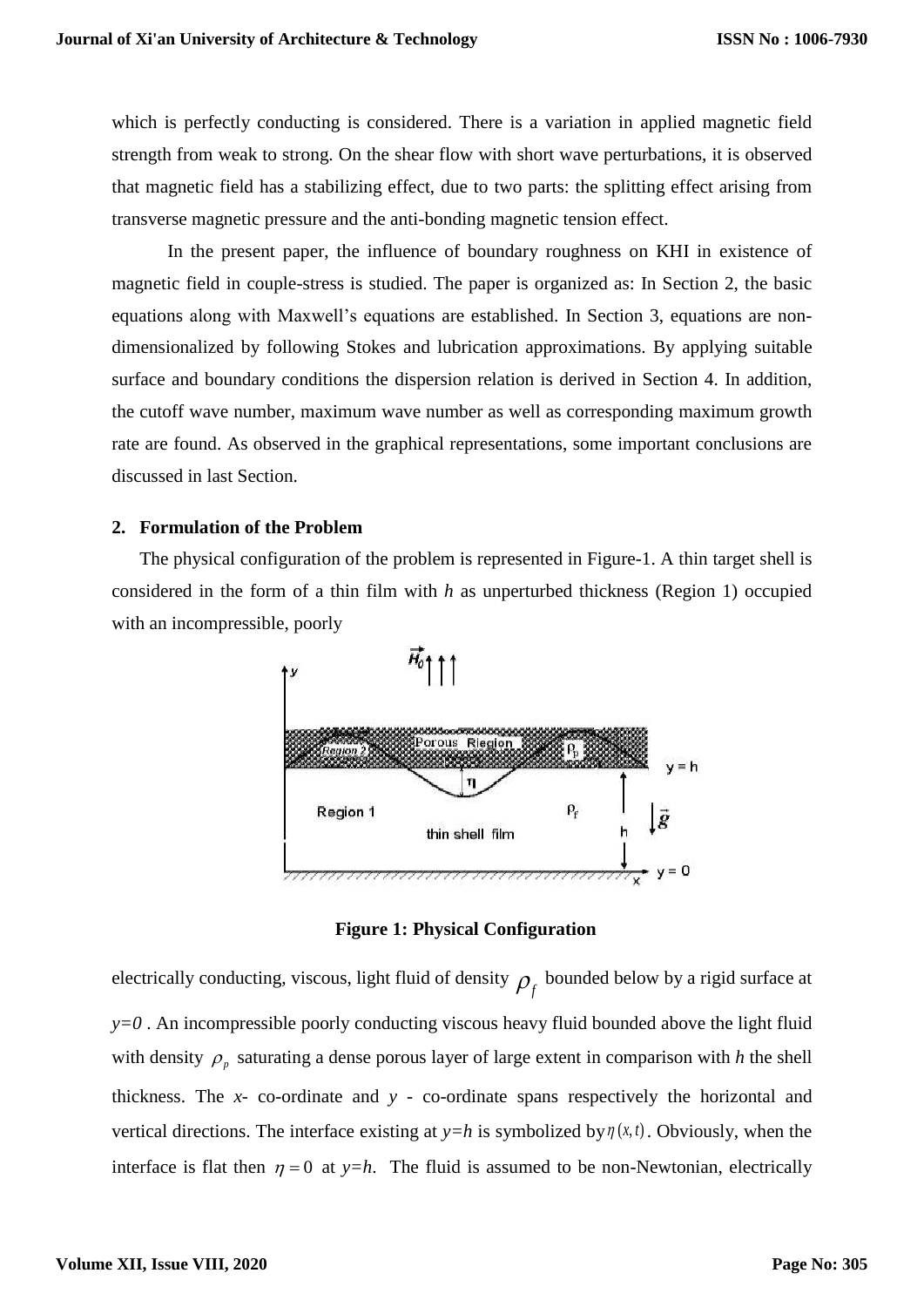conducting, viscous and incompressible with the velocity vector  $q_1 = (u, v)$ . The slip parameter at the interface is  $\alpha_p$  and  $\mu_f(\mu_p)$  represents viscosity of fluid (porous medium). The stress gradient is  $\delta = g(\rho_p - \rho_f)$  which is related to the gravitational acceleration. The perturbed interface  $\eta(x, t)$  is along the *y* direction.

Basic equations used for clear fluid layer (Region 1) and those related to porous layer (Region 2) are:

# **Region-1:**

$$
\nabla. \vec{q}_1 = 0 \tag{2.1}
$$

$$
\rho \left( \frac{\partial \vec{q}_1}{\partial t} + (\vec{q}_1 \cdot \nabla) \vec{q}_1 \right) = -\nabla p_1 + \mu_f \nabla^2 \vec{q}_1 - \lambda_f \nabla^4 \vec{q}_1 + \mu_0 (\vec{J}_1 \times \vec{B}_1)
$$
(2.2)

**Maxwell's Equations:** 

$$
\nabla \cdot \vec{E}_1 = 0, \ \nabla \cdot \vec{H}_1 = 0, \ \nabla \times \vec{E}_1 = -\frac{\partial \vec{B}_1}{\partial t}, \ \nabla \times \vec{H}_1 = \vec{J}_1 + \frac{\partial \vec{D}_1}{\partial t}
$$
(2.3)

Auxiliary equations

$$
\vec{D}_1 = \varepsilon_0 \vec{E}_1, \ \vec{B}_1 = \mu_0 \vec{H}_1, \ \vec{J}_1 \times \vec{B}_1 = \sigma [\vec{E}_1 + \vec{q}_1 \times \vec{B}_1] \times \vec{B}_1
$$
\n(2.4)

$$
\text{Region-2:} \quad \overrightarrow{Q_1} = -\frac{k}{\mu_f} \frac{\partial p_1}{\partial x} \tag{2.5}
$$

where  $\vec{E}_1$  is electric field,  $\vec{J}_1$  is current density,  $\vec{H}_1$  is magnetic field,  $\vec{B}_1$  is magnetic induction,  $\bar{D}_1$  is dielectric field,  $\sigma$  is electrical conductivity,  $p_1$  is pressure,  $\mu_0$  is magnetic permeability,  $\lambda$  is couple-stress parameter,  $k$  is permeability of the porous medium,  $Q_1 = (Q_1, 0, 0)$  is uniform Darcy velocity.

To simplify basic equations Stokes and lubrication assumptions and electro hydrodynamic approximations (Rudraiah et al [13]) are considered as follows:

- i) For the liquid considered, the electrical conductivity  $\sigma$  is insignificantly small, i.e.,  $\sigma \ll 1$ .
- ii) The film thickness *h* is much smaller in comparison with the thickness *H* of the dense fluid above the film.

i.e., 
$$
h \ll H
$$
.

iii) The surface elevation  $\eta$  is assumed to be small as compared with the film thickness  $h$ .

i.e., 
$$
\eta \ll h
$$
.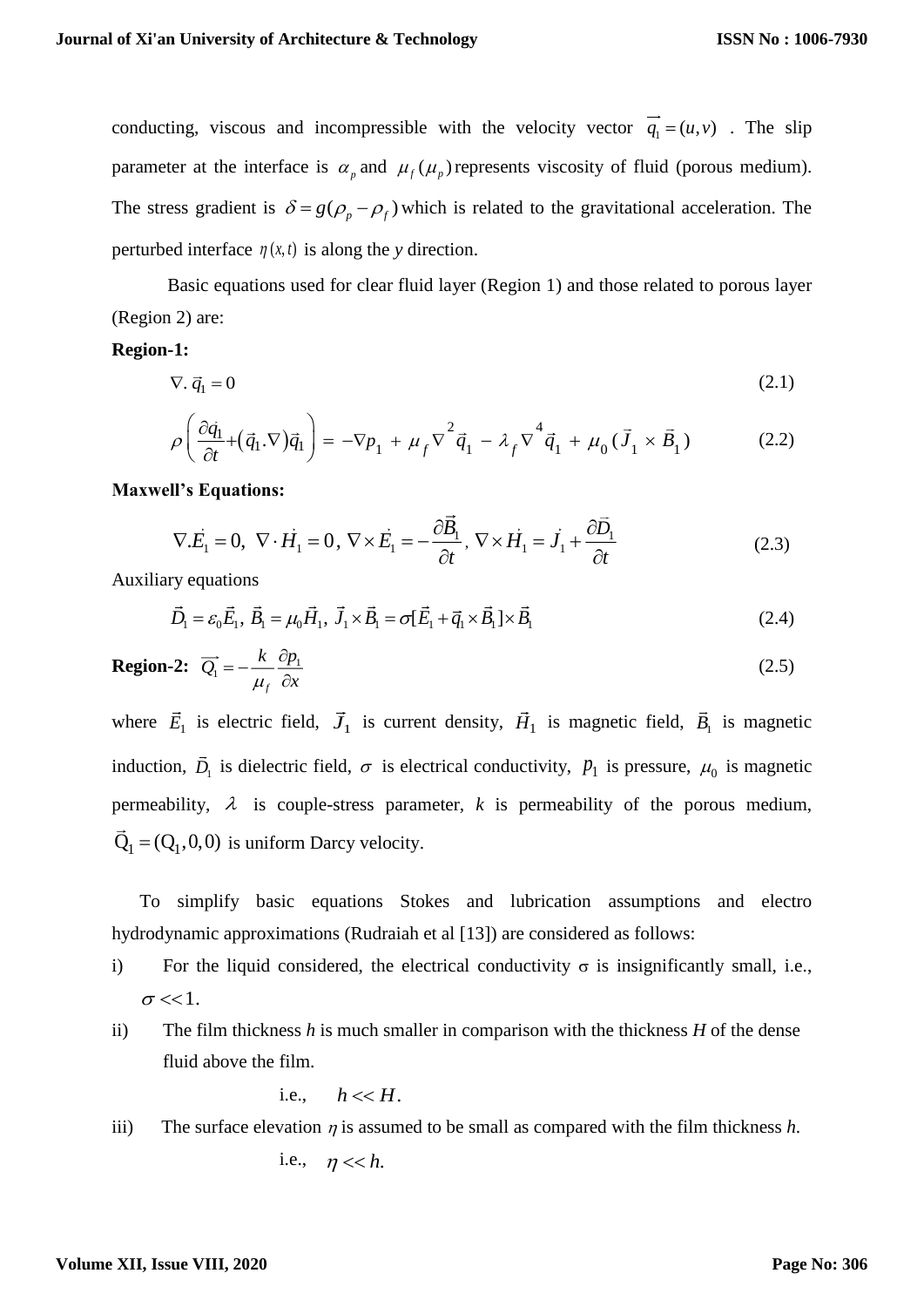iv) The Strauhal number *S* in Eq. (2.2), is negligibly small.

i.e., 
$$
S = \frac{L}{TU} \ll 1
$$

where,  $L = \sqrt{\frac{\gamma}{c}}$  $=\sqrt{\frac{7}{\delta}}$  is characteristic length, U *L*  $=\frac{V}{I}$  is characteristic velocity,

$$
T = \frac{\mu \gamma}{h^3 \delta^2}
$$
 is characteristic time.

The above equations are non-dimensionalized using the following,

$$
u^* = \frac{u}{\delta h^2 / \mu_f}, v^* = \frac{v}{\delta h^2 / \mu_f}, p_1^* = \frac{p_1}{\delta h}, Q_1^* = \frac{Q_1}{\delta h^2 / \mu_f}, t^* = \frac{t}{\delta h / \mu_f}, x^* = \frac{x}{h}, y^* = \frac{y}{h}
$$
(2.6)

By using the assumptions and approximations as stated above, also by assuming that the heavy fluid in the porous layer is practically stationary caused by creeping flow approximation and using Eq.  $(2.6)$  in the Eqs  $(2.1)$  and  $(2.2)$ , we get,

# **Region 1:**

$$
0 = \frac{\partial u}{\partial x} + \frac{\partial v}{\partial y} \tag{2.7}
$$

$$
0 = -\frac{\partial p_1}{\partial x} + \frac{\partial^2 u}{\partial y^2} - M_0^2 \frac{\partial^4 u}{\partial y^4} - M^2 u \tag{2.8}
$$

$$
0 = -\frac{\partial p_1}{\partial y} \tag{2.9}
$$

where

$$
M_0^2 = \frac{\lambda_f}{\mu_f h^2}
$$
 is couple-stress parameter,  $M^2 = \frac{\mu_h^2 H_0^2 \sigma_f h^2}{\mu_f}$  is Hartmann number.

**Region 2 :**

$$
Q_{1} = -\frac{1}{\sigma_{p}^{2}} \frac{\partial p_{1}}{\partial x}
$$
 (2.10)

where  $\sigma_p$ *h k*  $\sigma_n = \frac{n}{\sqrt{n}}$  is porous parameter.

# **3. Dispersion Relation**

Firstly, the velocity distribution is obtained from Eq. (2.8) to find the dispersion relation, by using the boundary and surface conditions given as follows:

(i) Roughness condition: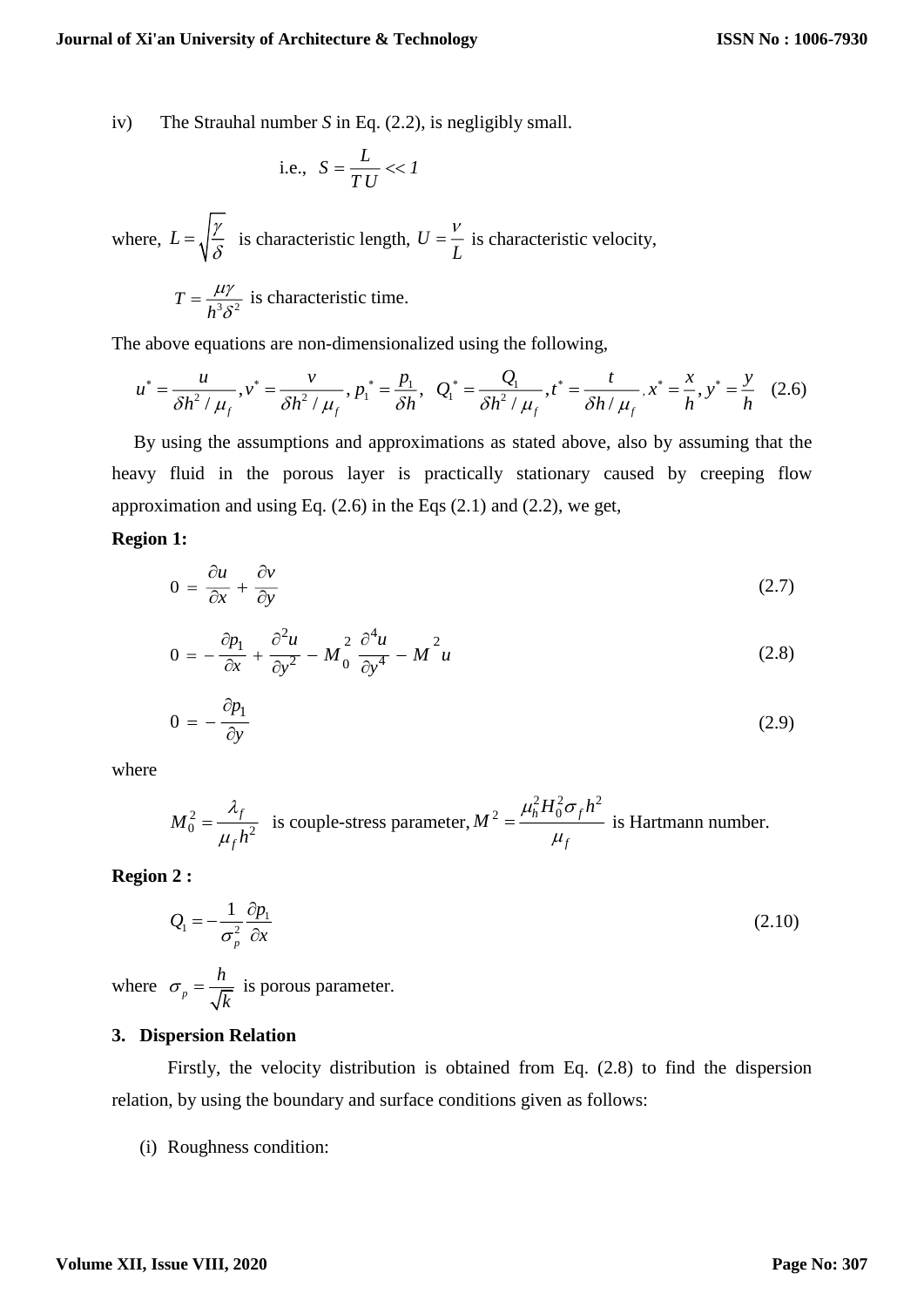$$
-\beta \frac{\partial u}{\partial y} = u \, \text{ at } y = 0 \tag{3.1}
$$

(ii) Beaver-Joseph slip condition:

$$
\frac{\partial u}{\partial y} = -\sigma_p \alpha_p (u_B - Q_1) \text{ at } y = 1 \quad \text{(also } y = 1, u = u_B)
$$
 (3.2)

(iii) Kinematic condition:

$$
v = \frac{\partial \eta}{\partial t} \quad \text{at} \quad y = 1 \tag{3.3}
$$

(iv)Dynamic condition :

$$
p_1 = -\eta - \frac{1}{B_1} \frac{\partial^2 \eta}{\partial x^2} \quad \text{at} \quad y = 1. \tag{3.4}
$$

Here  $\eta = \eta(x, y, t)$  is interface elevation,  $B_1 = \frac{\delta h^2}{2\pi}$ 1  $B = \frac{\delta h}{h}$ γ  $=\frac{on}{n}$  is Bond number.

The solution of equation(2.8) using the above surface and boundary conditions is

$$
u = \left[ C_1 \text{Cosh}(\alpha_1 y) + C_2 \text{Sinh}(\alpha_1 y) + C_3 \text{Cosh}(\alpha_2 y) + C_4 \text{Sinh}(\alpha_2 y) - \frac{P}{M^2} \right] \tag{3.5}
$$

where 
$$
P = \frac{\partial p_1}{\partial x}
$$
,  
\n
$$
\alpha_1^2 = \frac{1 + \sqrt{1 - 4M^2 M_0^2}}{2M_0^2}, \quad \alpha_2^2 = \frac{1 - \sqrt{1 - 4M^2 M_0^2}}{2M_0^2},
$$
\n
$$
a_1 = \alpha_1 \sinh(\alpha_1) + \alpha_p \sigma_p \cosh(\alpha_1), \qquad a_2 = \alpha_1 \cosh(\alpha_1) + \alpha_p \sigma_p \sinh(\alpha_1),
$$
\n
$$
a_3 = \alpha_2 \sinh(\alpha_2) + \alpha_p \sigma_p \cosh(\alpha_2), \qquad a_4 = \alpha_2 \cosh(\alpha_2) + \alpha_p \sigma_p \sinh(\alpha_2),
$$
\n
$$
a_5 = \alpha_1^2 \cosh(\alpha_1), \quad a_6 = \alpha_1^2 \sinh(\alpha_1), \quad a_7 = \alpha_2^2 \cosh(\alpha_2), \quad a_8 = \alpha_2^2 \sinh(\alpha_2),
$$
\n
$$
b_1 = \frac{1}{M^2}, \quad b_2 = \frac{1}{M^2} - \frac{\alpha_p}{\sigma_p},
$$
\n
$$
c_1 = \frac{P\alpha_2^2 [b_1(\alpha_2 a_8 - a_4 a_6) - b_2 \beta(\alpha_1 a_8 - a_2 a_6)]}{\beta[\alpha_1^3(\alpha_3 a_8 - a_4 a_7) + \alpha_1^2 \alpha_2 (\alpha_2 a_7 - a_3 a_6) + \alpha_1 \alpha_2^2 (\alpha_4 a_5 - a_1 a_8) + \alpha_2^3 (\alpha_1 a_6 - a_2 a_5)] + (\alpha_1^2 - \alpha_2^2)(a_4 a_6 - a_2 a_8)}.
$$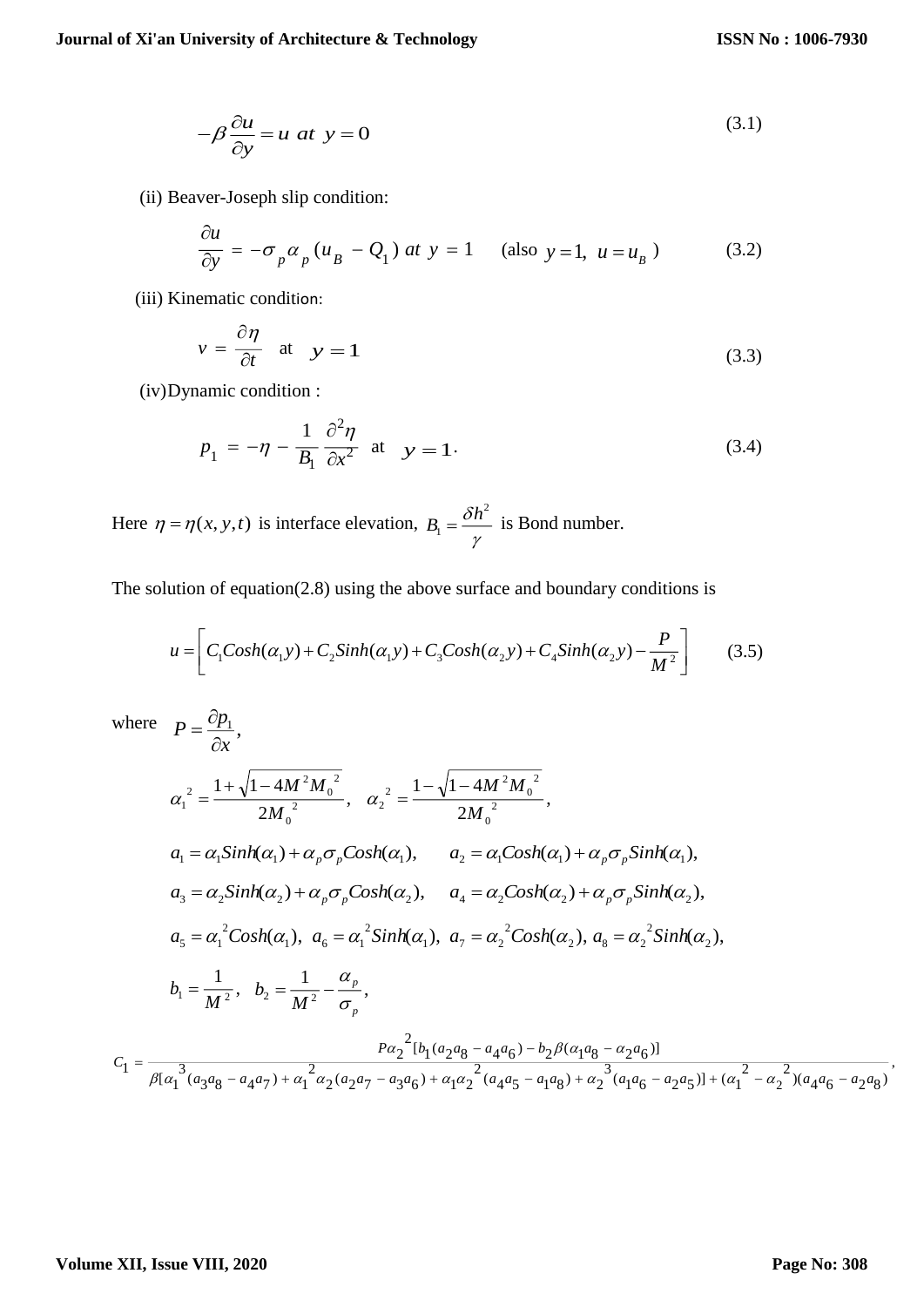$$
C_2 = \frac{P\{b_1 \left[\alpha_1^{2} \left(a_3 a_8 - a_4 a_7\right) - \alpha_2^{2} \left(a_1 a_8 - a_4 a_5\right)\right] + b_2 \left[\beta \left(\alpha_1^{2} \alpha_2 a_5 - \alpha_2^{3} a_5\right) - \left(\alpha_1^{2} - \alpha_1^{2}\right) a_8\right]\right]}{\beta \left[\alpha_1^{3} \left(a_3 a_8 - a_4 a_7\right) + \alpha_1^{2} \alpha_2 (a_2 a_7 - a_3 a_6) + \alpha_1 \alpha_2^{2} \left(a_4 a_5 - a_1 a_8\right) + \alpha_2^{3} \left(a_1 a_6 - a_2 a_5\right)\right] + \left(\alpha_1^{2} - \alpha_2^{2}\right) \left(a_4 a_6 - a_2 a_8\right)},
$$

$$
C_3=\frac{-p\alpha_1^2[b_1(a_2a_8-a_4a_6)-b_2\beta(\alpha_1a_8-a_2a_6)]}{\beta[\alpha_1^3(a_3a_8-a_4a_7)+\alpha_1^2\alpha_2(a_2a_7-a_3a_6)+\alpha_1\alpha_2^2(a_4a_5-a_1a_8)+\alpha_2^3(a_1a_6-a_2a_5)]+(\alpha_1^2-\alpha_2^2)(a_4a_6-a_2a_8)},
$$

$$
C_4=\frac{P\{b_1[\alpha_1^{2}(a_2a_7-a_4a_6)+\alpha_2^{2}(a_1a_6-a_2a_5)]-b_2[\beta(\alpha_1^{3}a_7-\alpha_1\alpha_2^{2}a_5)-(\alpha_1^{2}-\alpha_1^{2})a_6]\}}{\beta[\alpha_1^{3}(a_3a_8-a_4a_7)+\alpha_1^{2}\alpha_2(a_2a_7-a_3a_6)+\alpha_1\alpha_2^{2}(a_4a_5-a_1a_8)+\alpha_2^{3}(a_1a_6-a_2a_5)]+(\alpha_1^{2}-\alpha_2^{2})(a_4a_6-a_2a_8)}.
$$

By integrating Eq. (2.7) from  $y = 0$  to  $y = 1$  and using Eq. (3.5), we obtain

$$
v(1) = \left[\frac{\partial^2 \eta}{\partial x^2} + \frac{1}{B_1} \frac{\partial^4 \eta}{\partial x^4}\right] \Delta_1
$$
\n(3.6)

where 
$$
\Delta_1 = \frac{C_1}{\alpha_1} \sinh(\alpha_1) + \frac{C_2}{\alpha_1} [\cosh(\alpha_1) - 1] + \frac{C_3}{\alpha_2} \sinh(\alpha_2) + \frac{C_4}{\alpha_2} [\cosh(\alpha_2) - 1] - \frac{1}{M^2}
$$
.

Using Eqs.  $(3.6)$  and  $(3.4)$ , then Eq.  $(3.3)$ , reduces to

$$
\frac{\partial \eta}{\partial t} = \left[ \frac{\partial^2 \eta}{\partial x^2} + \frac{1}{B_1} \frac{\partial^4 \eta}{\partial x^4} \right] \Delta_1 \tag{3.7}
$$

Let us consider the solution of Eq.  $(3.7)$  in the following form given by  $(3.8)$  to examine *n* i.e. growth rate of the interface with periodic perturbation.

$$
\eta = \eta(y)e^{\{i\ell x + nt\}}\tag{3.8}
$$

where  $\eta(y)$  is perturbation amplitude of the interface and  $\ell$  is the wave number.

Let us substitute Eq. (3.8) in Eq. (3.7), the dispersion relation is obtained in the form

$$
n = \ell^2 \left( 1 - \frac{\ell^2}{B_1} \right) \Delta \,. \tag{3.9}
$$

where  $\Delta = -\Delta_1$ 

Also, Eq. (3.9) is expressed as

#### **Volume XII, Issue VIII, 2020**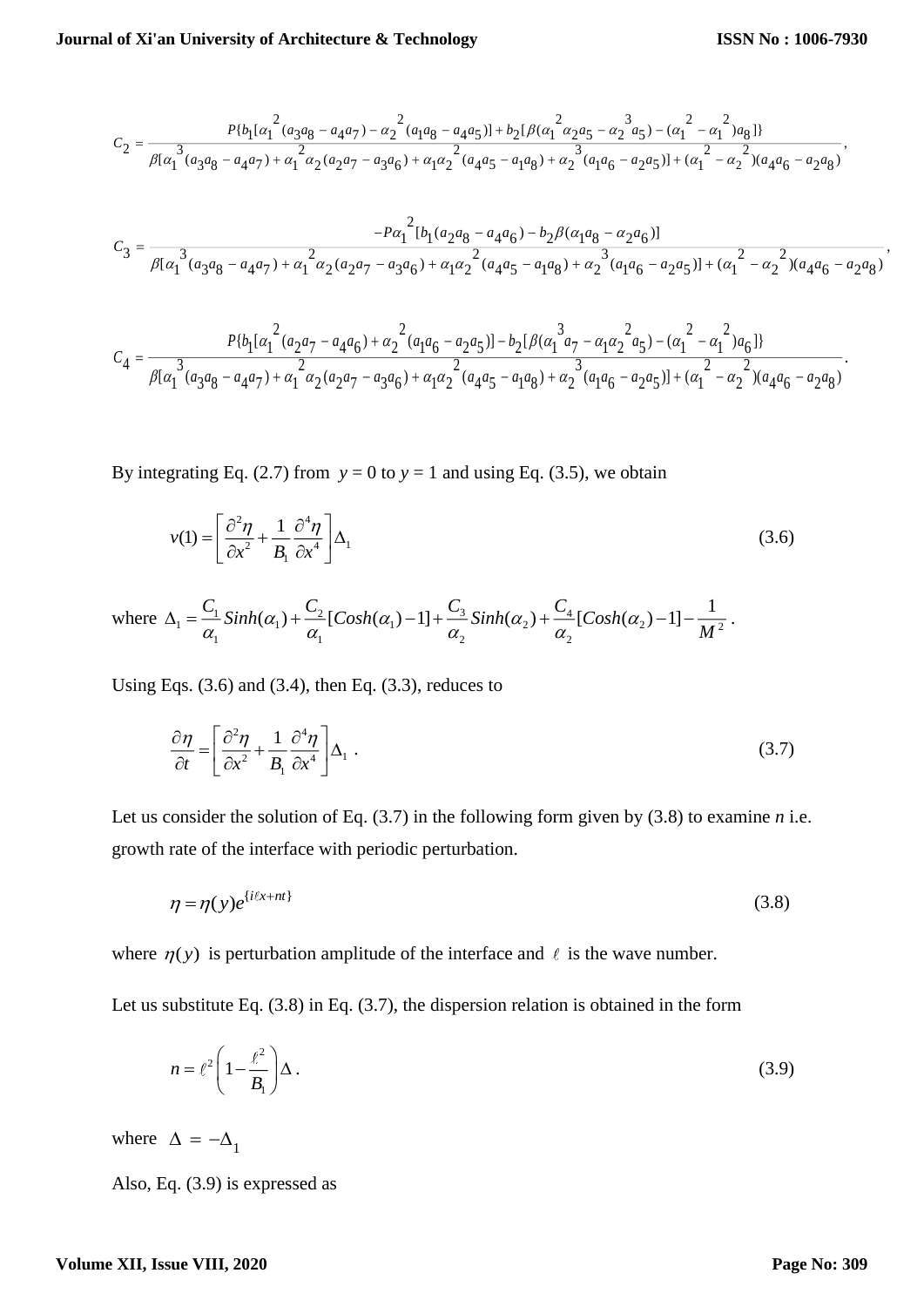$$
n = n_b - \ell \beta v_a \tag{3.10}
$$

where 2  $\sqrt{2}$ 1 1  $n_b = \frac{c}{3}$ *B*  $\begin{bmatrix} 1 & \ell^2 \end{bmatrix}$  $=\frac{\epsilon}{3}\left[1-\frac{\epsilon}{B_1}\right],$ 2 1 1  $\beta = \Delta \ell \left| 1 - \frac{B}{B} \right|$  $=\Delta \ell \left[1-\frac{\ell^2}{B_1}\right],$ 2 1  $\frac{1-3\Delta}{1}$ || 1  $v_a = \left(\frac{\overline{3\Delta}}{3\Delta}\right)\left(1 - \frac{\overline{B}}{B}\right)$  $(1-3\Delta)\begin{pmatrix} 2 \end{pmatrix}$  $=\left(\frac{1}{3\Delta}\right)\left(1-\frac{1}{B_1}\right).$ 

By setting  $n = 0$  in Eq. (3.9), the cut-off wavenumber  $\ell_{ct}$  is obtained as

$$
\ell_{ct} = \sqrt{B_1} \tag{3.11}
$$

since  $\ell$  and  $\Delta$  are different from zero.

From Eq. (3.9), by setting  $\frac{\partial u}{\partial \theta} = 0$ д д l  $\frac{n}{n^{\alpha}} = 0$  the value of  $\ell_m$  i.e., maximum wavenumber is established as

$$
\ell_m = \sqrt{\frac{B_1}{2}} = \frac{\ell_{ct}}{\sqrt{2}} \tag{3.12}
$$

The value of  $n<sub>m</sub>$  i.e. corresponding maximum growth rate is expressed as

$$
n_m = \frac{B_1}{4} \Delta \tag{3.13}
$$

In similar way by using  $\ell_m = \sqrt{\frac{D_1}{2}}$ 2 *m*  $=\sqrt{\frac{B_1}{2}}$ , we get

$$
n_{bm} = \frac{B_1}{12} \tag{3.14}
$$

Therefore maximum growth rate is given by

$$
G_m = \frac{n_m}{n_{bm}} = 3\Delta. \tag{3.15}
$$

The growth rate represented by Eq. (3.9) is calculated for various parameter values. The results are depicted through graphs in **Figures 2-6**.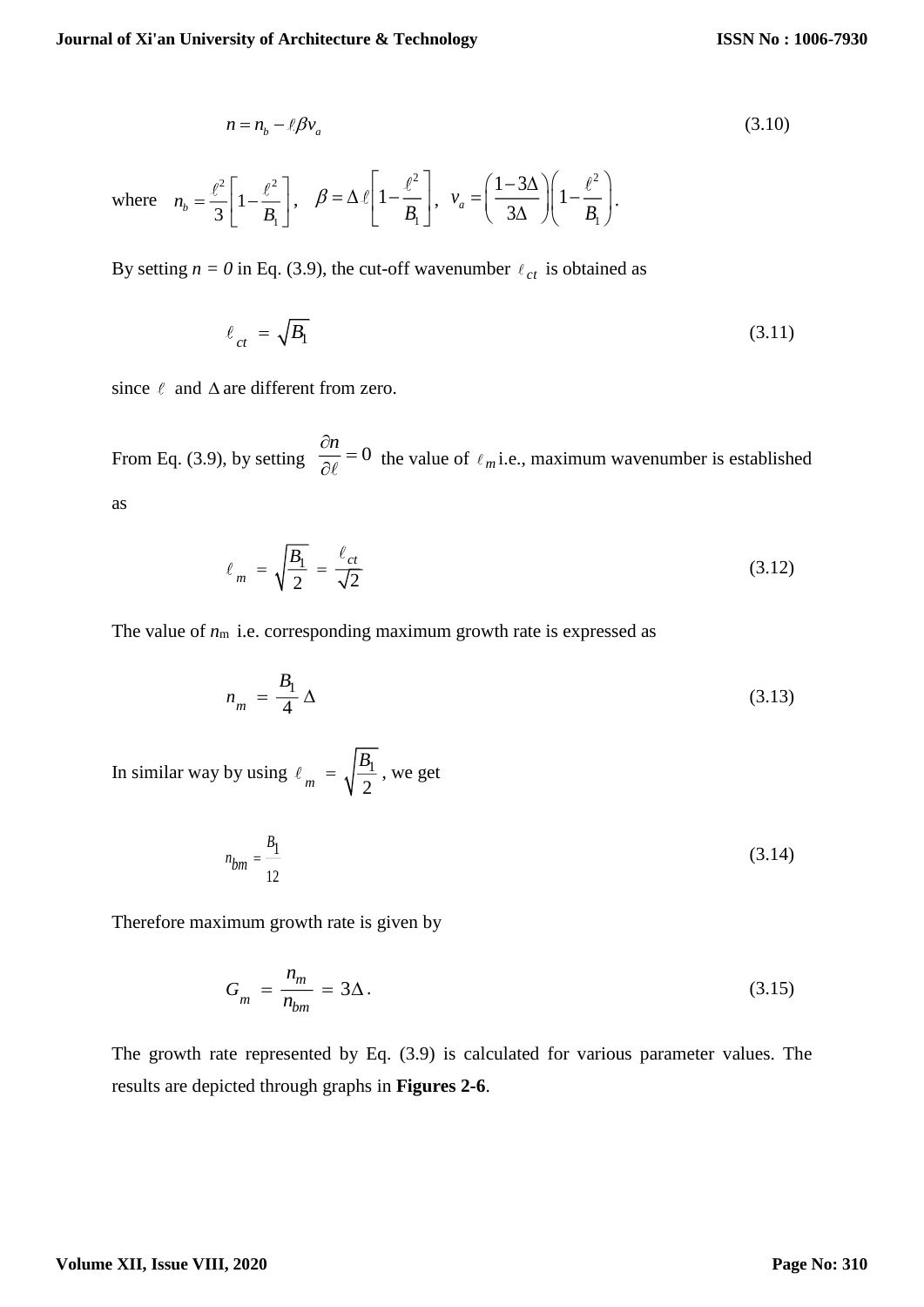# **4. Results and Discussion**

In this present work, we have analyzed the influence of boundary roughness on KHI in presence of magnetic field which is occurring in a couple-stress fluid layers bounded below by a rigid boundary and above by a porous layer. Computations to investigate the growth rate at the interface were executed for various fluid properties corresponding to Hartmann number *M*, roughness parameter  $\beta$ , couple-stress parameter *M*<sup>0</sup>*,* porous parameter  $\sigma_p$  and Bond number  $B_1$  at different wavenumbers. Graphs were plotted for nondimensionlized growth rate  $n$  of the perturbation against  $\ell$  the non-dimensionlized wavenumber, only for certain cases. In agreement with the dispersion relation, all perturbed values grow exponentially in case of linear stage given by Eq. (3.9). The boundary between the layers at this stage attains a sinusoidal shape with small amplitude.

On the two-layer channel flow problem, the role of magnetic field is studied and it is demonstrated that either stabilization or destabilization can be obtained. For an increase in the values of Hartmann number *M* it represents growth rates in conditions for which magnetic field is stabilizing over a broad range of wavenumbers as depicted in Figure 2, where  $\alpha_p = 0.1, \sigma_p = 4, B_1 = 0.02, \beta = 3.3 \times 10^{-3}, M_0 = 0.3$ . Noted that, as the values of *M* are increased from 5 to 50 there is a decrease in maximum growth rate.

Growth rate versus the wavenumber is depicted in Figure 3 with fixed the values 3  $\alpha_p = 0.1$ ,  $\sigma_p = 4$ ,  $B_1 = 0.02$ ,  $M = 5$ ,  $\beta = 3.3 \times 10^{-3}$  for different values of  $M_0$ . An increase in the value of couple-stress parameter results into decrease in maximum growth rate this is due to the action of the body couples on the system.

We have considered  $\alpha_n = 0.1$ ,  $M_0 = 0.3$ ,  $\sigma_n = 4$ ,  $\beta = 3.3 \times 10^{-3}$  $\alpha_p = 0.1, M_0 = 0.3, \sigma_p = 4, \beta = 3.3 \times 10^{-3}, M = 5$  in our sample calculations, and variations in Bond number  $B_1$ . It is observed from Figure 4 that as Bond number  $B_1$  is decreased from 0.04 to 0.01, there is a decrease in critical wavenumber and maximum growth rate. As Bond number and surface tension are inversely related so, an increase in surface tension results into decrease in the growth rate and therefore interface tends to attain stability.

The effects of porous properties on the instability are investigated by using following input values. The values of the parameters  $M_0 = 0.3$ ,  $\alpha_p = 0.1$ ,  $B_1 = 0.02$   $\beta = 3.3 \times 10^{-3}$ ,  $M = 5$ are fixed and vary the value of  $\sigma_p$ . Figure 5 depicts the consequences of our calculations,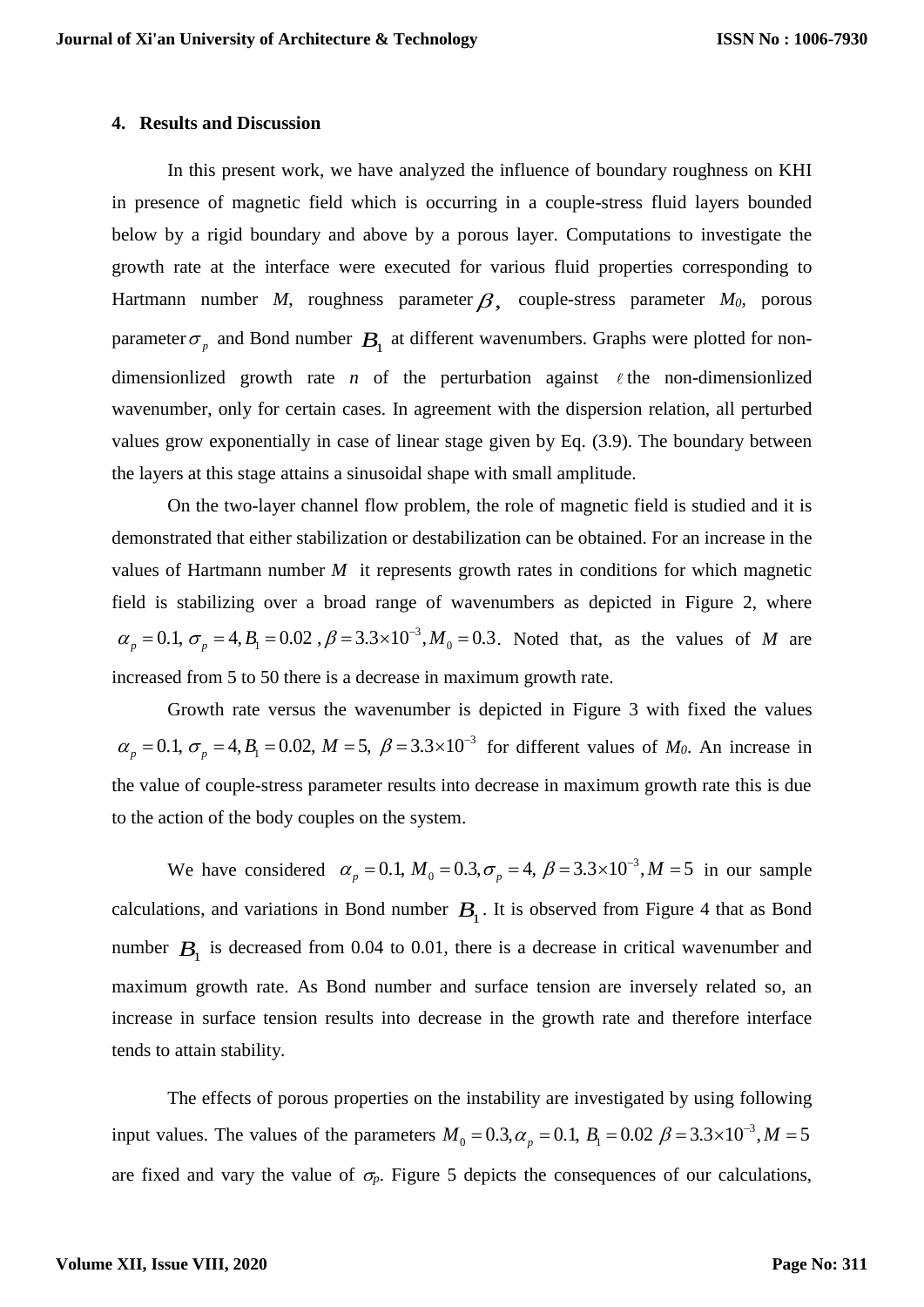shows that as value of porous parameter  $\sigma_p$  is increased from 20 to 100, corresponds to an increase in the critical wavelength and decrease in the maximum growth rate, hence exhibits stabilization. This occurs due the resistance offered to the fluid by the solid particles of the porous layer.

In order to analyze the boundary roughness effects, the other parameter values are In order to analyze the boundary roughness effects, the other parameter values are fixed as  $\alpha_p = 0.1$ ,  $\sigma_p = 4$ ,  $B_1 = 0.02$   $M_0 = 0.3$ ,  $M = 5$  and ratios of roughness parameter  $\beta$  is varied. We note that an increase in the value of  $\beta$  corresponds to decrease in the evolution of the interface. This occurs as to overcome the resistance offered by the boundary roughness a part of kinetic energy is transformed into potential energy.

# **5. Conclusions**

Linear stability analysis of a two-fluid flow system in a channel is carried out for the fluids which are non-Newtonian possessing various fluid properties. The system under consideration is subjected to magnetic field normal to their interface. The equations of motion were derived and then linearized as there occurs an interaction between the couple-stress and hydrodynamic problems at the fluid interface through the stress balance. By the normal mode technique, we calculated the growth rate of the perturbation and analyzed the changes in growth rate as a function of dimensionless parameters  $M, M_0, \sigma_p, B_1, \beta$ . From our study we conclude that an increase in the values of  $M, M_0, \sigma_p, \beta$  the evolution of the interface reduces and the perturbed system tends to attain stability. However, by decreasing the value of the Bond number  $B_1$  the growth rate decreases and system becomes more stable.

# **Acknowledgement**

We the authors (PMG, PIC, GBM) thank the Management of KLE Society, University and Principal for their kind support in taking up the research. The author (KBC) deep sense of gratitude to the UGC and DCE for their everlasting support and encouragement.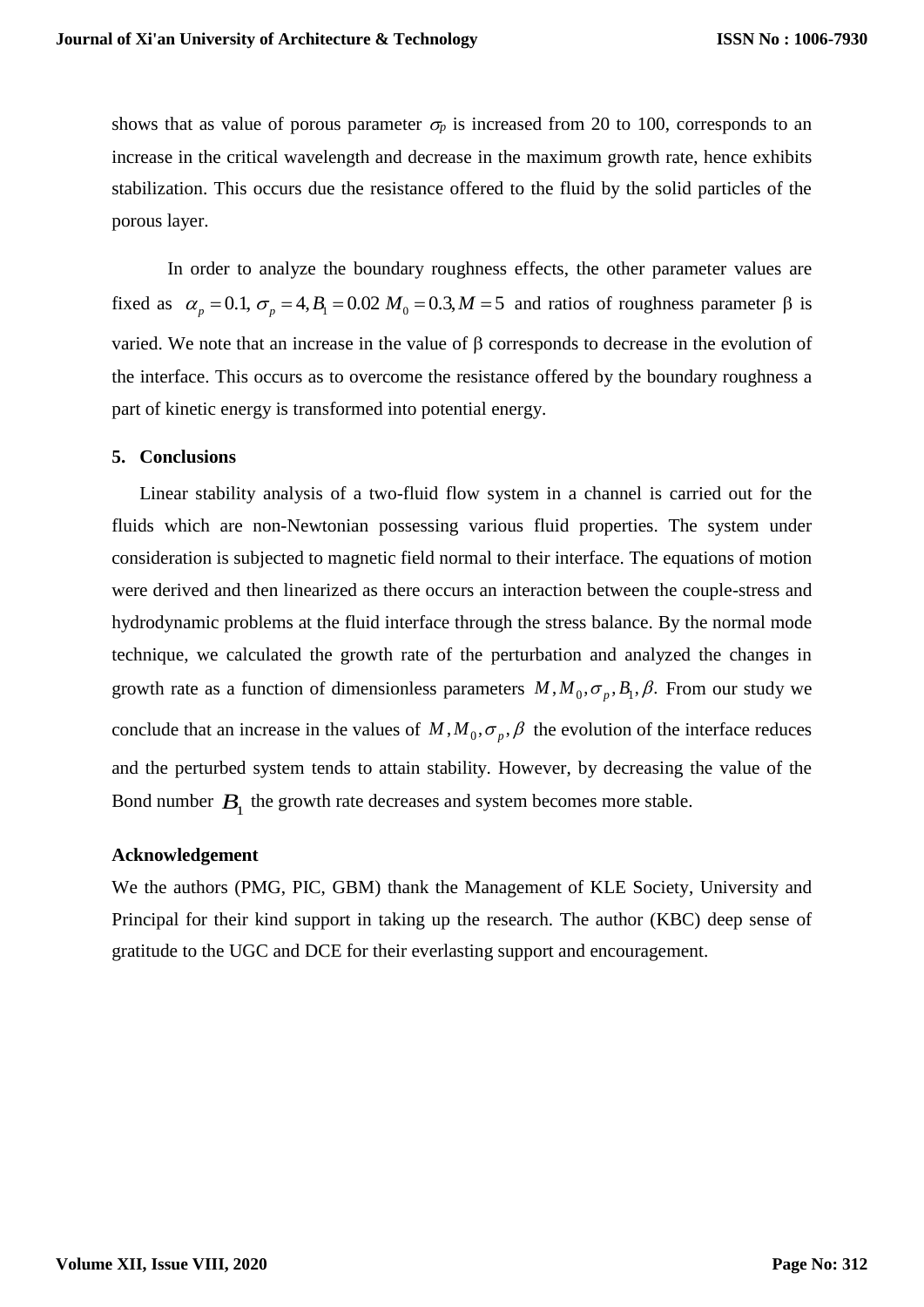

Figure 3: Variations of Couple-Stress parameter

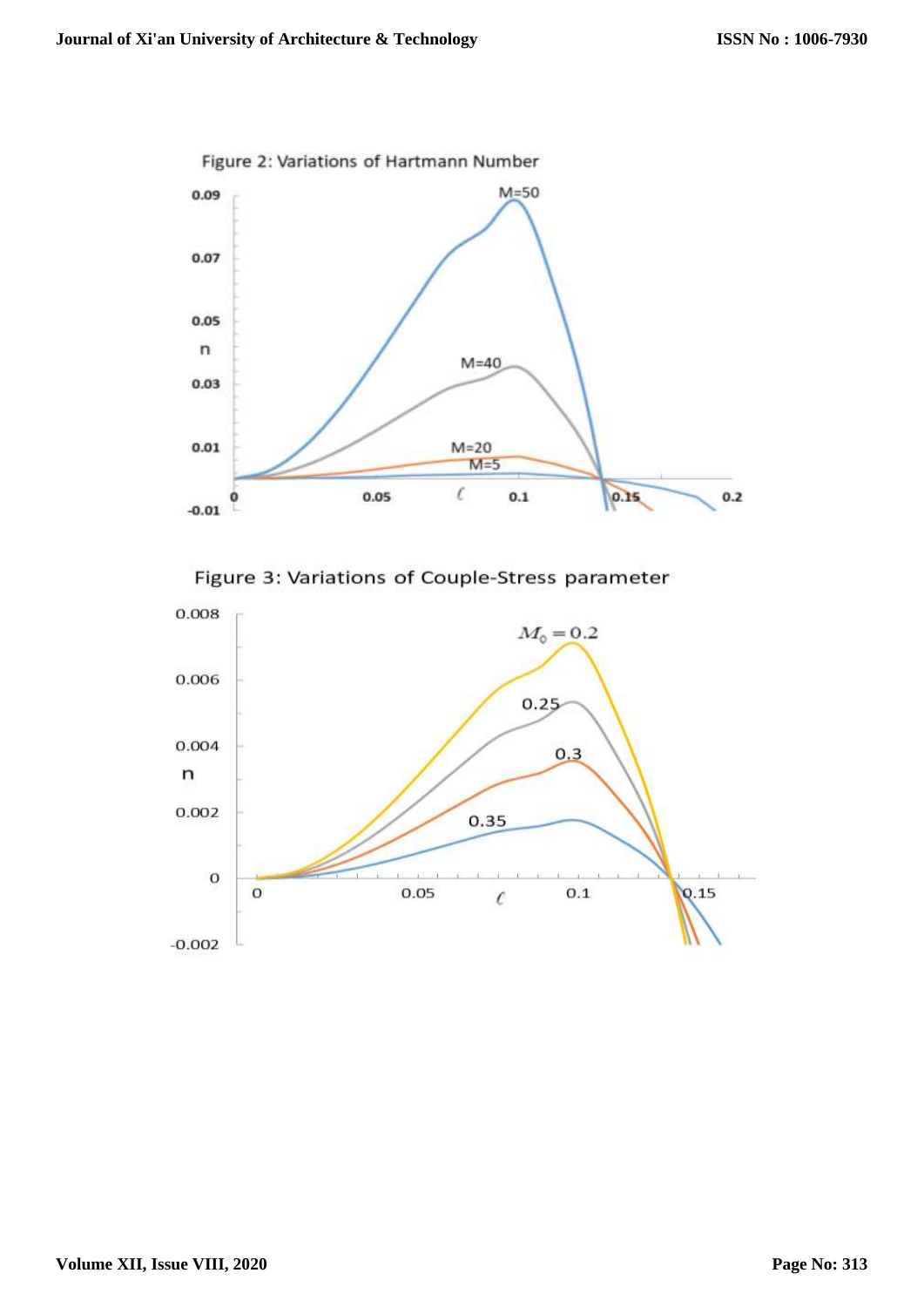



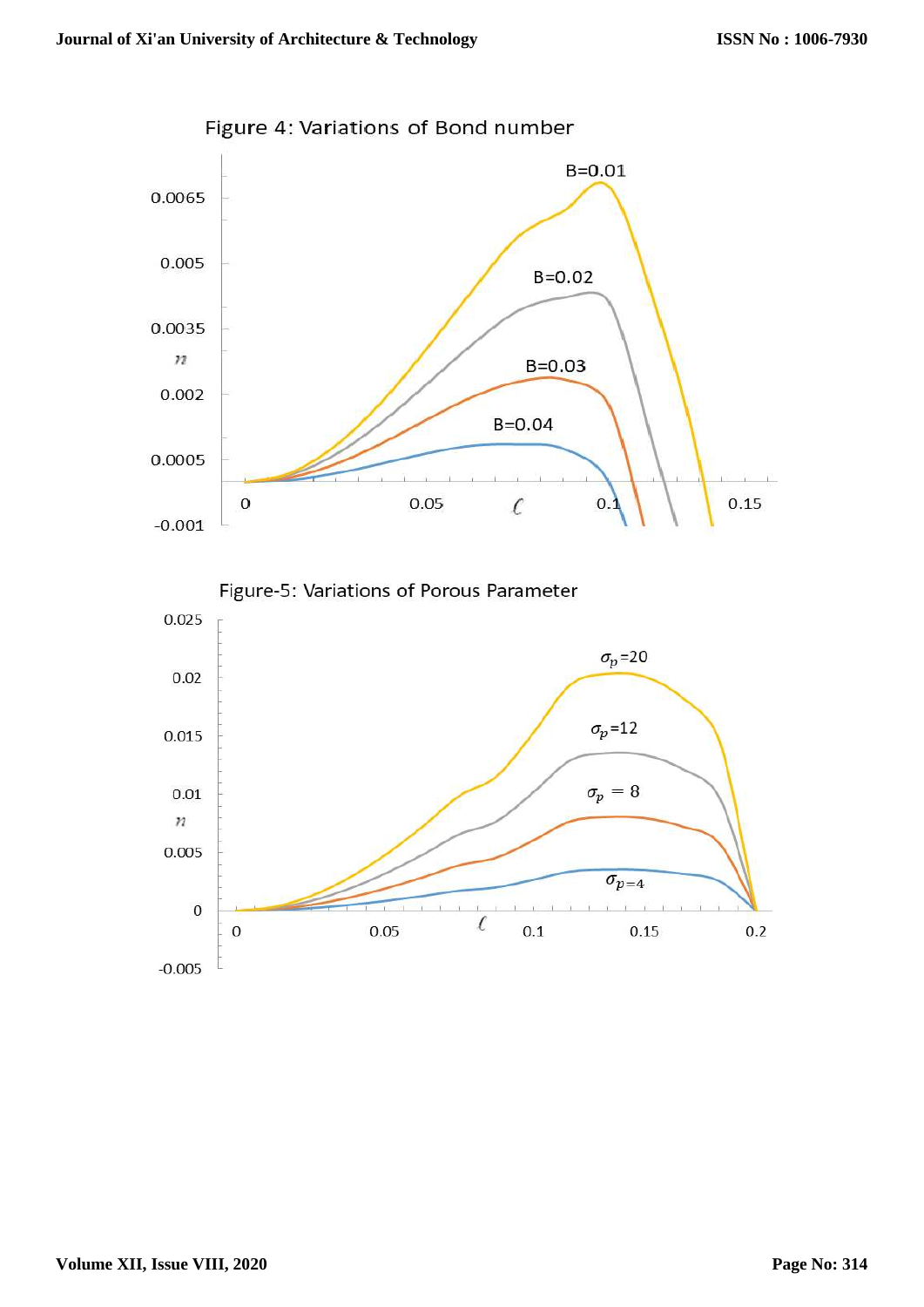

# Figure 6: Variations of Roughness Parameter

# **References**

- [1]. Von Helmholtz, H.L.F. (1868), Uber discontinuierliche Flüssigkeitsbewegungen. Monatsberichte der königl. Akad. der Wissenschaften zu Berlin, 215-228.
- [2]. Kelvin, L. (1871), Hydrokinetic Solutions and Observations. Philadelphia Magazine, 10,155-168.
- [3]. Lamb, H. (1945) Hydrodynamics. 6th Edition, Dover Publications, New York, 738 pp. 373–374.
- [4]. Chandrasekhar, S.(1961), Hydrodynamic and Hydromagnetic Stability. Oxford University Press, New York.
- [5]. Turner, J.S.(1973), Buoyancy Effects in Fluids. Cambridge University Press, Cambridge, 368 pp. 93–96. http://dx.doi.org/10.1017/CBO9780511608827.
- [6]. Babchin, A.J., Frenkel, A.L., Levich, B.G. and Shivashinsky, G.I.(1983), Nonlinear Saturation of Rayleigh-Taylor Instability in Thin Films. Physics of Fluids, 26, 3159. [http://dx.doi.org/10.1063/1.864083.](http://dx.doi.org/10.1063/1.864083)
- [7]. Malik, S.K. and Singh, M. (1988), Nonlinear Focusing and the Kelvin-Helmholtz Instability in Ferrofluid/Nonmagnetic Fluid Systems. Physics of Fluids, 31, 1069. [http://dx.doi.org/10.1063/1.867018.](http://dx.doi.org/10.1063/1.867018)
- [8]. Kundu, P.K. (1990) Fluid Mechanics. Academic Press, Cambridge, 638 pp. 373–381.
- [9]. De Silva, I.P.D., Fernando, H.J.S., Eaton, F. and Hebert, D.(1996), Evolution of Kelvin Helmholtz Billows in Nature and Laboratory. Earth and Planetary Science Letters, 143, 217-231.<http://dx.doi.org/10.1016/0012-821X> (96)00129-X.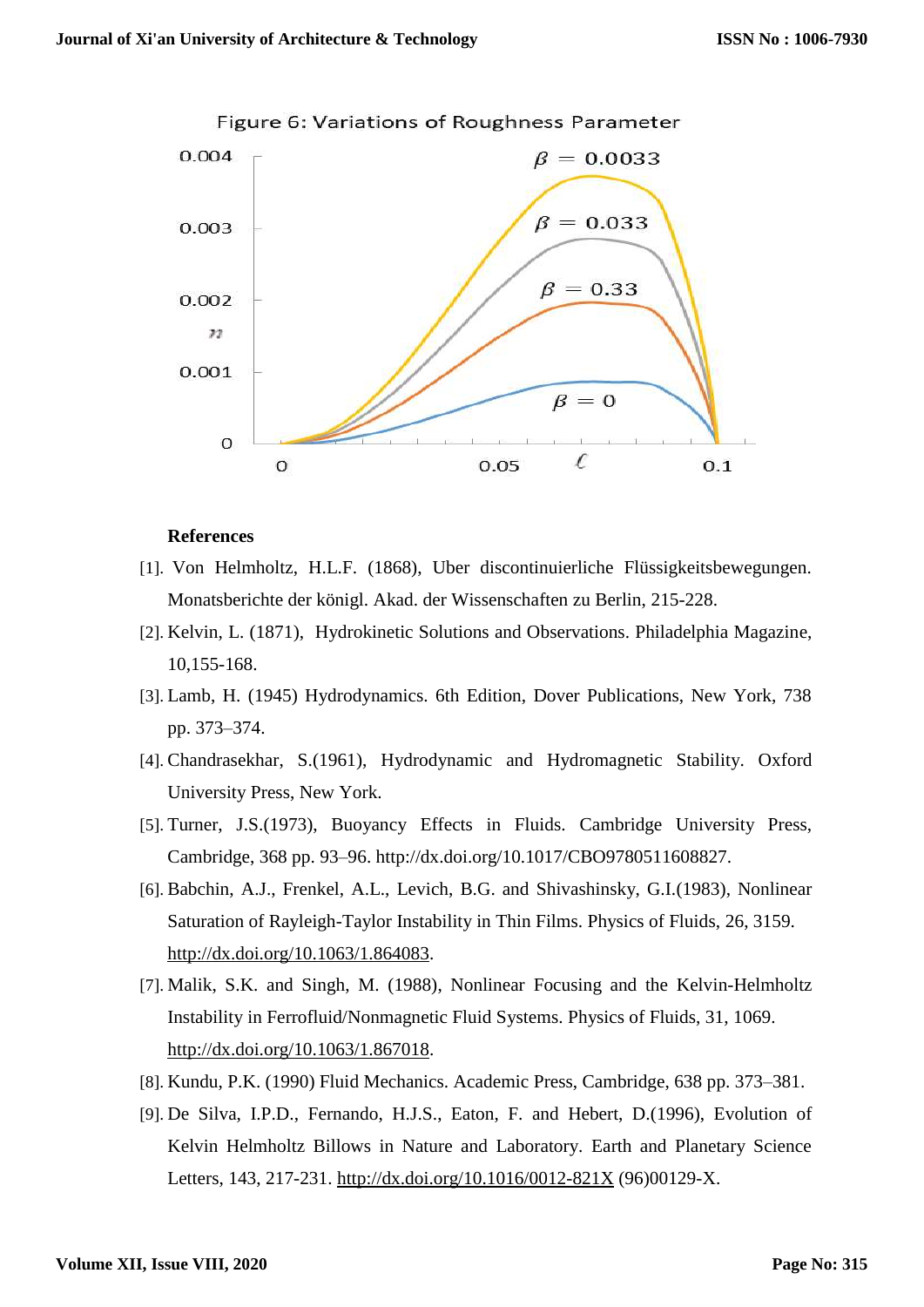- [10]. El-Dib, Y.O. (1996), Nonlinear Stability of Kelvin-Helmholtz Waves in Magnetic Fluids Stressed by a Time-Dependent Acceleration and a Tangential Magnetic Field. Journal of Plasma Physics, 55, 219. [http://dx.doi.org/10.1017/S0022377800018808.](http://dx.doi.org/10.1017/S0022377800018808)
- [11]. Scorer, R.S. (1997), Dynamics of Meteorology and Climate. John Wiley & Sons, Hoboken,686 pp. 231–234.
- [12]. Rudraiah, N., Mathad, R.D. and Betigeri, H. (1997), The RTI of Viscous Fluid Layer with Viscosity Stratification. Current Science, 72, 391.
- [13]. Bhatia, P.K. and Sharma, A. (2003), KHI of Two Viscous Superposed Conducting Fluids, Proceedings of the National Academy of Sciences, India, 73, 497.
- [14]. El-Dib, Y.O. and Matoog, R.T. (2005), Electrorheological Kelvin-Helmholtz Instability of a Fluid Sheet. Journal of Colloid and Interface Science, 289, 223-241. <http://dx.doi.org/10.1016/j.jcis.2005.03.054>
- [15]. Khan, A., Sharma, N. and Bhatia, P. K.(2008), Kelvin-Helmholtz discontinuity in two superposed viscous conducting fluids in a horizontal magnetic field, Thermal Science: Vol. 12 (3), pp. 103-110.
- [16]. Joshi, A.S., Radhakrishna, M.C., Rudraih, N.,(2011), Kelvin-Helmholtz instability in viscoelastic fluids in presence of electromagnetic fields, Phys. of Fluids, Vol.23 (9), 094107.
- [17]. Chavaraddi, K.B., Katagi, N.N., Awati, V.B. and Gouder, P.M. (2014) Effect of Boundary Roughness on Kelvin-Helmholtz Instability in Couple Stress Fluid Layer Bounded Above by a Porous Layer and Below by Rigid Surface. *International Journal of Computational Engineering Research*, 4, 35-43.
- [18]. Chavaraddi, K.B., Awati, V.B. and Gouder, P.M. (2015), Effect of Surface Roughness on Kelvin-Helmholtz Instability in Presence of Magnetic Field. *International Journal of Engineering Sciences & Research Technology (IJESRT)*, 4, 525-534.
- [19]. Veena, S., Abhilasha and Gupta S.(2015), Analytical/numerical investigations of Kelvin-Helmholtz instability of superposed non-viscous fluids in the presence of magnetic field, Research J. Engg & Tech., Vol.6(1), 164-168.
- [20]. Chavaraddi, K.B., Awati, V.B., Katagi, N. N., Gouder, P. M. (2016), Effect of Magnetic Field on Kelvin-Helmholtz Instability in a Couple-Stress Fluid Layer Bounded Above by a Porous Layer and Below by a Rigid Surface. Applied Mathematics, 7, 2021-2032.